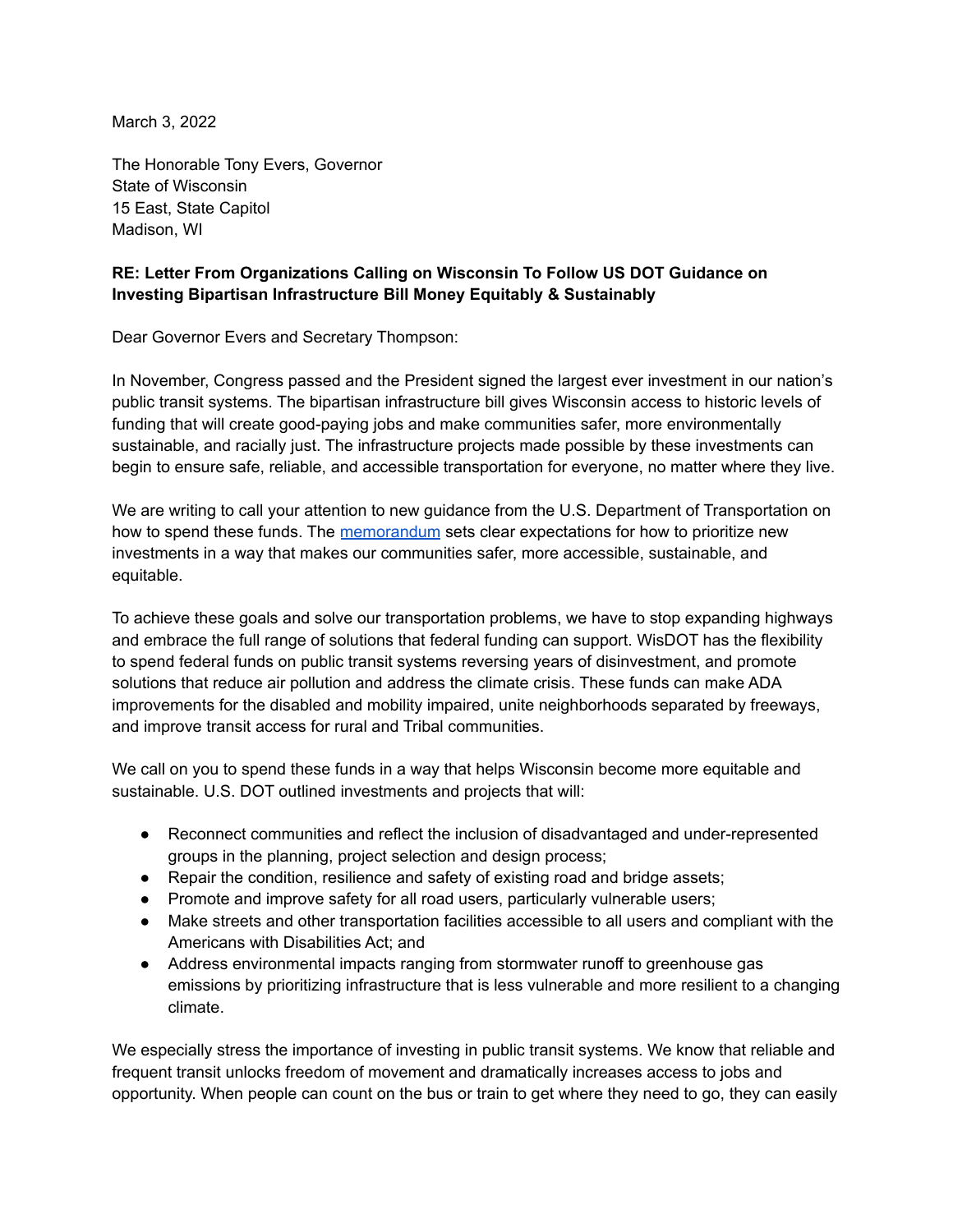access jobs, education, medical care, culture, goods and services, and the daily life of their communities. They benefit from greater economic mobility and lower household costs. Transportation systems that maximize people's access to good transit are necessarily inclusive, without barriers linked to race, income, age, or ability. And because transit is resource-efficient and supports low-emissions neighborhoods, it's also an indispensable tool to prevent climate change, clean our air, and protect public health.

Today our transportation systems fall short of what's needed to build healthy, thriving, economically resilient communities. The Environmental Protection Agency reports that "Greenhouse gas (GHG) emissions from transportation accounts for about 29% of total U.S. greenhouse gas emissions, making it the largest contributor of U.S. GHG emissions." Racial bias and neglect in historical transportation policy built freeways carrying fossil fuel-emitting cars and trucks through historically marginalized neighborhoods. This perpetuates racial and income inequality, limits economic opportunity, hastens catastrophic climate change, and exacerbates chronic disease, adding to disparate health outcomes for those communities.

You have an historic opportunity to change the status quo of transportation planning to build good public transit systems that meet the needs of the communities they serve. Wisconsinites of all types, including urban and rural residents, need transit that is:

- **Equitable.** America's car-based transportation system erects barriers to mobility that reinforce long term social inequities. Investments should remove these barriers and prioritize the needs of People of Color, people with low incomes, and people with disabilities.
- **Sustainable.** The transportation sector is the number one emitter of greenhouse gases in the U.S. To avert severe climate change, public transit use must increase. Investments should expand access to good bus and train service.
- **Economically productive.** As cities and rural communities alike recover from the pandemic, ensuring people have safe and reliable ways to get to work, school, and shopping is critical. Investments should make service more abundant, frequent, fast, and reliable to increase economic opportunity and productivity.
- **Safe and accessible.** Many factors in addition to scarce service limit access to transit, including dangerous streets, discriminatory policing, and the lack of elevators at stations. Investments should eliminate the full range of limitations and achieve broad-based safety and universal access.
- **Affordable.** Access to transit should never be contingent on one's ability to pay. Investments should establish programs that provide fare relief for everyone who needs it.

As you create your plans to spend infrastructure funding for the coming years, we strongly urge you to follow the U.S. Department of Transportation's guidance for investing these new federal dollars to build better public transit and a transportation system that works for all Wisconsities.